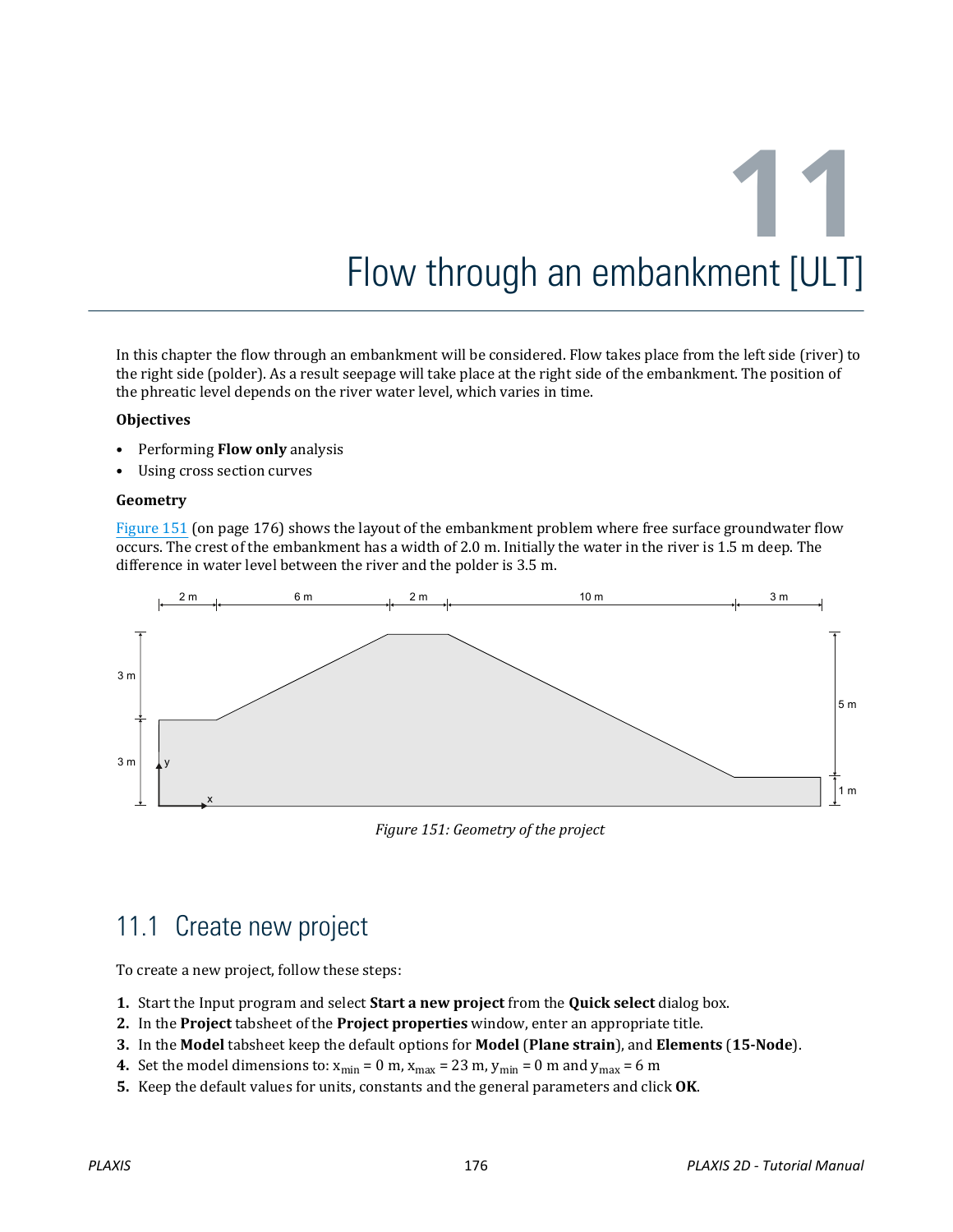<span id="page-1-0"></span>Define the soil stratigraphy

The **Project properties** window closes.

# 11.2 Define the soil stratigraphy

A number of boreholes has to be defined according to the information in Table 26 (on page 177).

#### **Table 26: Information on the boreholes in the model**

| <b>Borehole number</b> | Location $(x)$ | Head    | <b>Top</b> | <b>Bottom</b> |
|------------------------|----------------|---------|------------|---------------|
|                        |                | 4.5     |            |               |
|                        | ი              | 4.5     | o          |               |
|                        | 10             | 4.0     | b          |               |
|                        | 20             | $1.0\,$ |            |               |

To define the soil stratigraphy:

- **1.** Click the **Create borehole** button **and create a borehole at**  $x = 2$ **.** The **Modify soil layers** window pops up.
- **2.** Specify the head value as 4.5.
- **3.** Add a soil layer in the borehole. Set the top level to 3. No change is required for the bottom boundary of the layer.
- **4.** Create the rest of the required boreholes according to the information given in Table 26 (on page 177).

# 11.3 Create and assign material data set

A material data set needs to be created for the soil layer.

The sand layer has the following properties as shown in Table 27 (on page 177) .

#### **Table 27: Material properties of the embankment material (sand)**

| <b>Parameter</b>        | <b>Name</b>                  | <b>Sand</b>    | <b>Unit</b> |
|-------------------------|------------------------------|----------------|-------------|
| <b>General</b>          |                              |                |             |
| Material model          | $\qquad \qquad \blacksquare$ | Linear elastic |             |
| Drainage type           | $\qquad \qquad \blacksquare$ | Drained        |             |
| Unsaturated unit weight | Yunsat                       | 20             | $kN/m^3$    |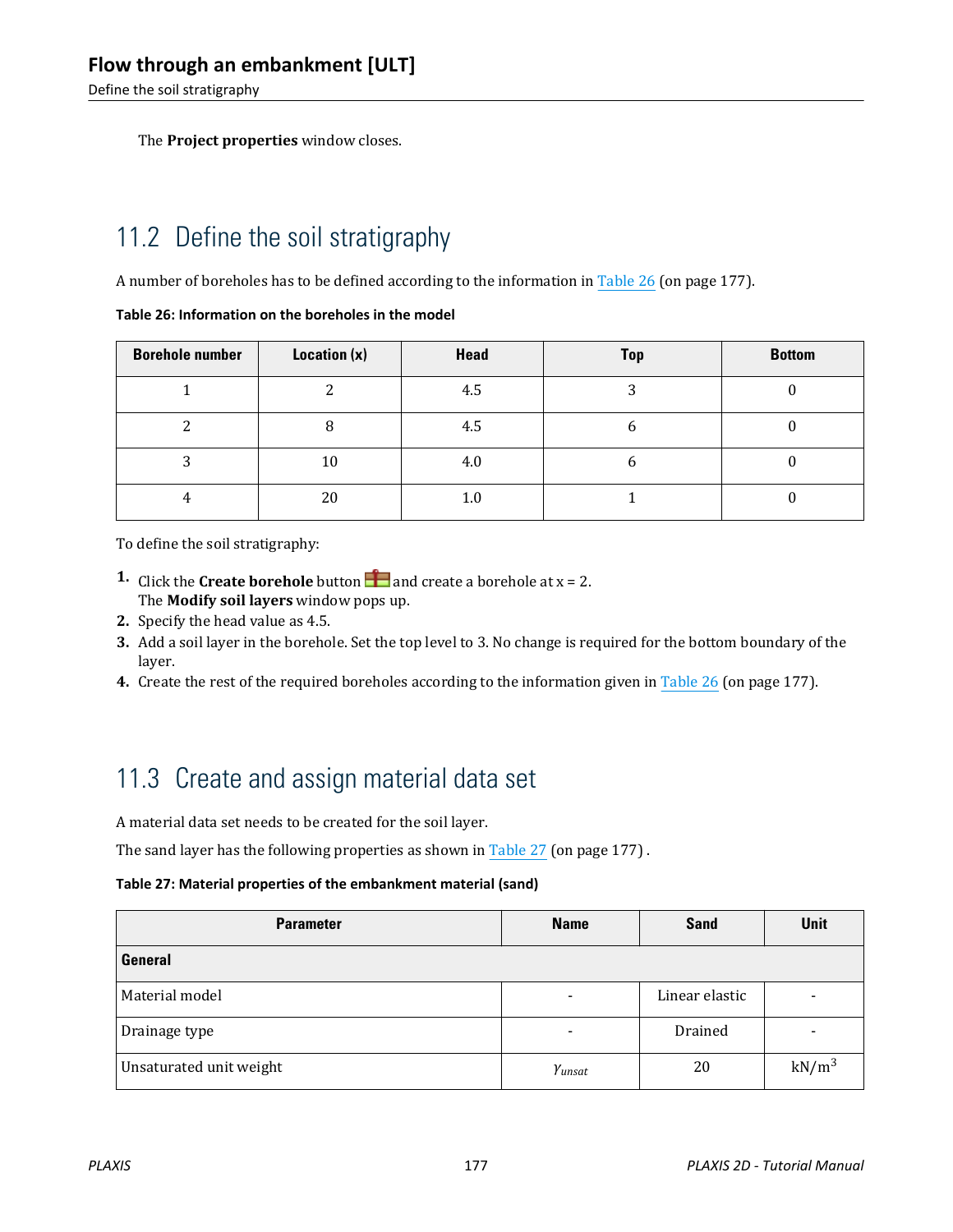Generate the mesh

| <b>Parameter</b>               | <b>Name</b>                  | <b>Sand</b>   | <b>Unit</b>              |
|--------------------------------|------------------------------|---------------|--------------------------|
| <b>General</b>                 |                              |               |                          |
| Saturated unit weight          | $\gamma_{\textit{sat}}$      | 20            | $kN/m^3$                 |
| <b>Mechanical</b>              |                              |               |                          |
| Young's modulus                | $E_{ref}'$                   | $10.10^{3}$   | kN/m <sup>2</sup>        |
| Poisson's ratio                | $\mathcal V$                 | 0.3           | $\overline{\phantom{0}}$ |
| <b>Groundwater</b>             |                              |               |                          |
| Classification type            | $\qquad \qquad \blacksquare$ | Standard      |                          |
| Soil class                     | $\blacksquare$               | Medium fine   |                          |
| Flow parameters - Use defaults |                              | From data set |                          |
| Horizontal permeability        | $k_{x}$                      | 0.02272       | m/day                    |
| Vertical permeability          | $k_{y}$                      | 0.02272       | m/day                    |

To create the material set, follow these steps:

- **1. I.** Define the soil material according to the table above and assign the material dataset to the cluster. Skip the **Interfaces** and **Initial** tabsheets as these parameters are not relevant.
- **2.** After assigning the material to the soil cluster close the **Modify soil layers** window.

## 11.4 Generate the mesh

- **1.** Proceed to the **Mesh mode**.
- **2.** Select the two lines that form the left hand side slope and river bed as shown in [Figure 152](#page-3-0) (on page 179) . In the **Selection Explorer** specify a **Coarseness factor** of 0.5.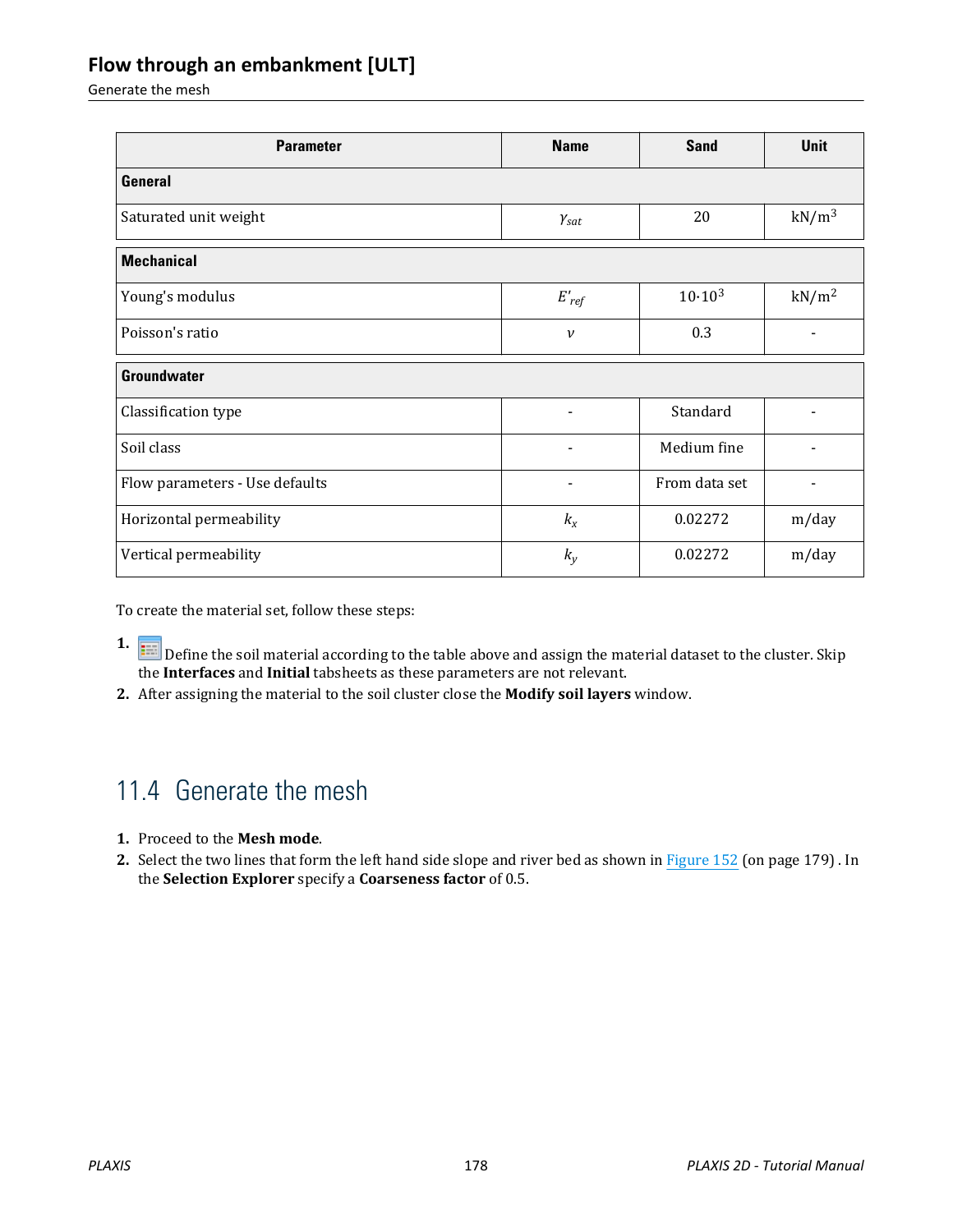<span id="page-3-0"></span>Define and perform the calculation



*Figure 152: Selection of left hand side of slope*

- **3.** Click the **Generate mesh** button **to** to generate the mesh. The **Mesh options** window appears.
- **4.** Select the **Fine** option in the **Element distribution** drop-down menu and generate the mesh.
- **5.** Click the **View mesh** button **to** to view the mesh as shown in Figure 153 (on page 179).



*Figure 153: The generated mesh*

**6.** Click the **Close** tab to close the Output program.

# 11.5 Define and perform the calculation

In this project only the flow related behaviour will be analysed. The calculation process consists of three phases that will be defined in the **Staged construction** mode. In the initial phase, the groundwater flow in steady state is calculated for an average river level. In Phase 1, the transient groundwater flow is calculated for a harmonic variation of the water level. In Phase 2, the calculation is similar as in Phase 1, but the period is longer.

Click the **Staged construction** tab to proceed to the corresponding mode. A global level is automatically created according to the head values specified for each borehole [\(Table 26](#page-1-0) (on page 177)). The model in the **Staged construction** mode is shown in [Figure 154](#page-4-0) (on page 180) .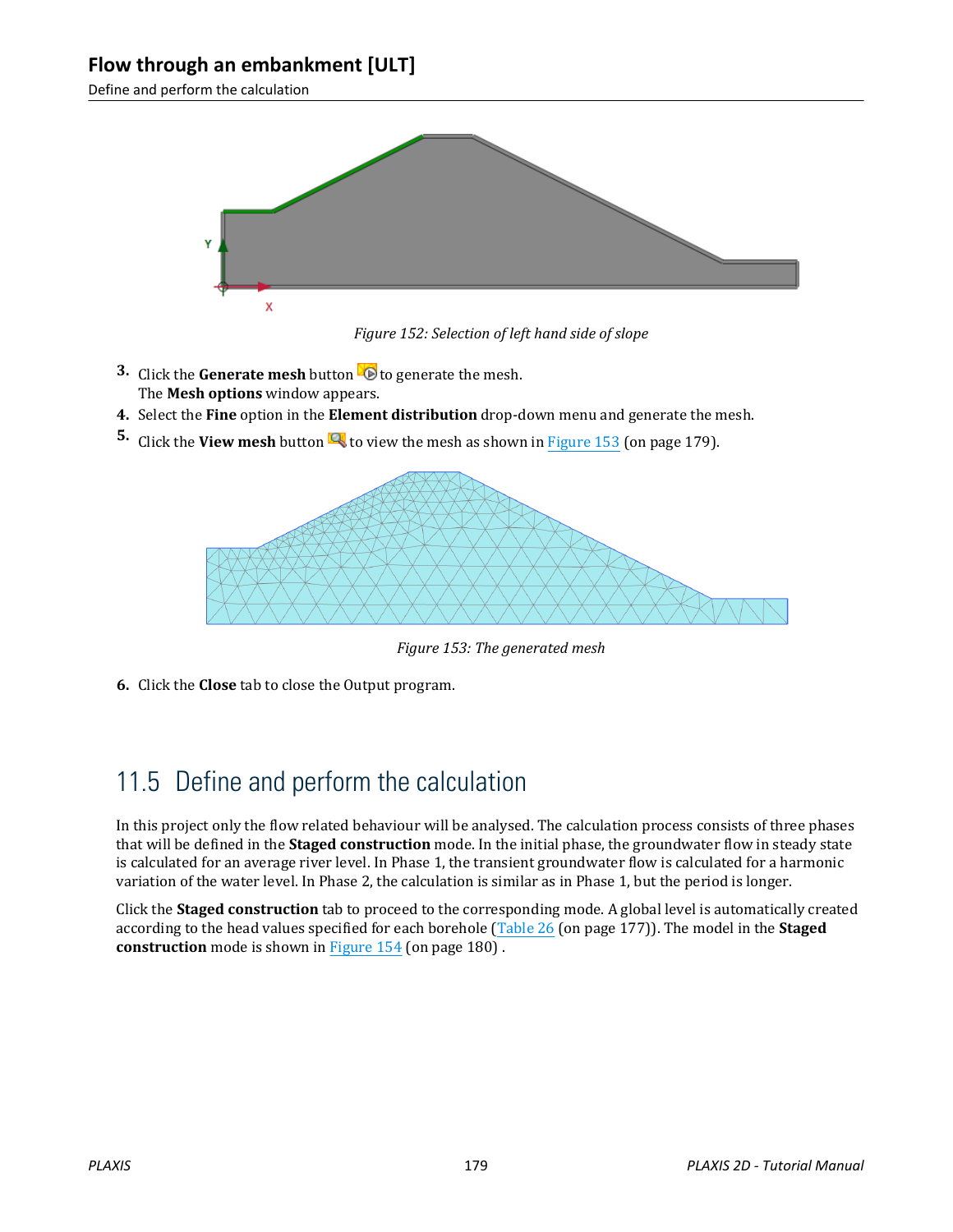<span id="page-4-0"></span>Define and perform the calculation



*Figure 154: The model in the Staged construction mode*

**Note:** Note that the 'internal' part of the global water level will be replaced by the result of the groundwater flow calculation.

## 11.5.1 Initial phase

- **1.** Double-click the initial phase in the **Phases** explorer.
- **2.** In the **General** subtree select the **Flow only** option as the **Calculation type**.
- **3.** The default values of the remaining parameters are valid for this phase. Click **OK** to close the **Phases** window.
- **4.** In the **Model explorer** expand the **Model conditions** subtree.
- **5.** In the **Model conditions** expand the **GroundwaterFlow** subtree. The default boundary conditions are relevant for the initial phase. Confirm that only the bottom boundary is closed. The expanded groundwater flow boundary conditions is shown in Figure 155 (on page 180).



*Figure 155: The groundwater flow boundary conditions for the initial phase*

**6.** In the **Model explorer** expand the **Groundwater flow BCs** subtree. The boundary conditions at the extremities of the model are automatically created by the program and listed under the **GWFlowBaseBC**.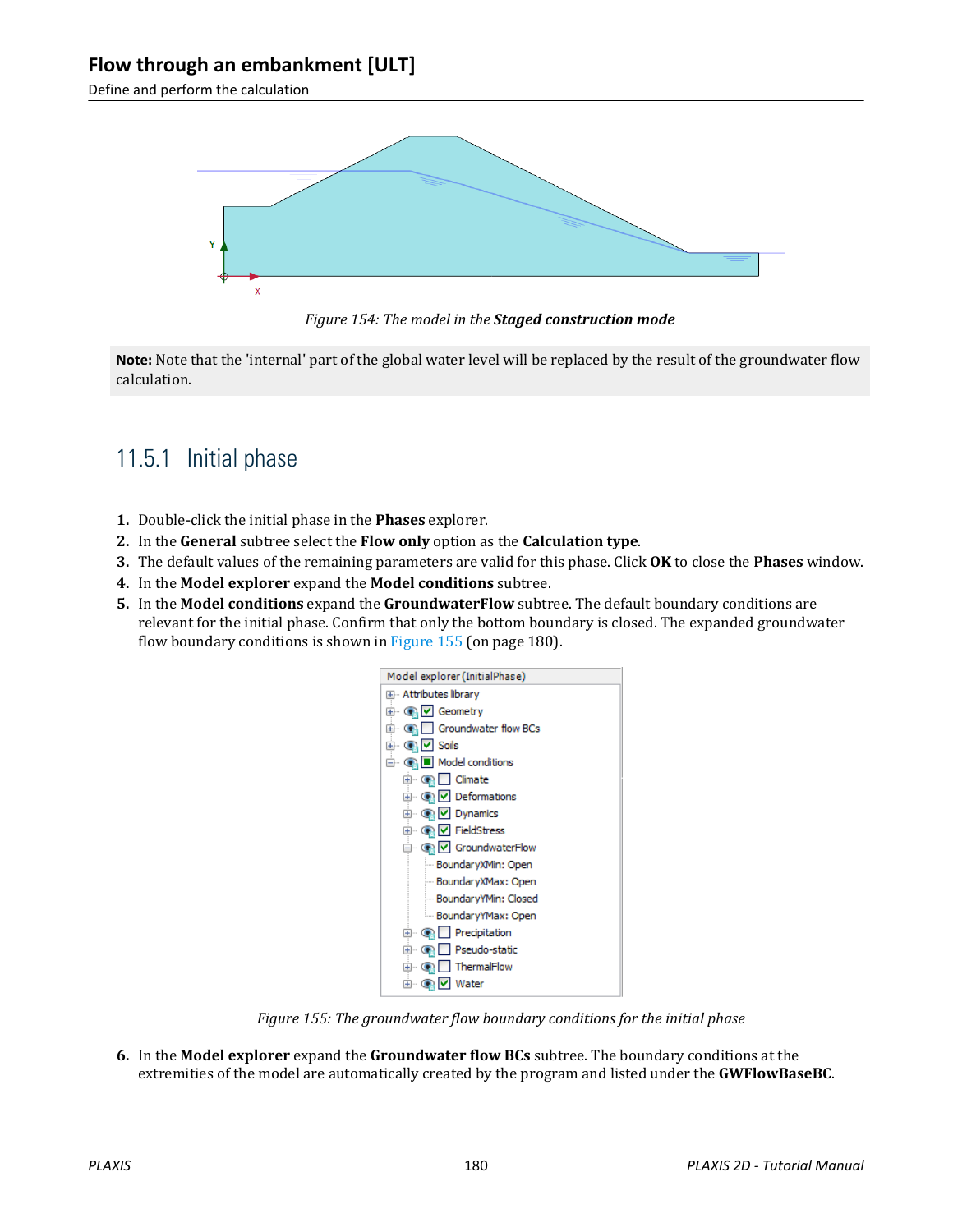Define and perform the calculation

**Note:** Note that when the boundary conditions under the **Groundwater flow BCs** subtree are active, the model conditions specified in the **GroundwaterFlow** are ignored.

## 11.5.2 Phase 1-Transient ground water flow analysis

- **1.** Click the **Add phase** button **the conduct** a new phase.
- **2.** In the **Phases explorer** double-click the current phase.
- **3.** In the **General** subtree select the **Transient groundwater flow** option as pore pressure calculation type.
- **4.** Set the **Time interval** to 1 day.
- **5.** In the **Numerical control parameters** subtree set the **Max number of steps stored** parameter to 50. The default values of the remaining parameters will be used.
- **6.** Click **OK** to close the **Phases** window.
- **7.** Click the **Select multiple objects** button  $\Box$  in the side toolbar.
- **8.** Click **Select lines** > **Select water boundaries**.
- **9.** Select the hydraulic boundaries as shown in Figure 156 (on page 181).



*Figure 156: Selected hydraulic boundaries*

- **10.** Right-click and click **Activate**.
- **11.** In the **Selection explorer** set the **Behaviour** parameter to **Head**.
- **12.** Set h<sub>ref</sub> to 4.5 m.
- **13.** Select the **Time dependent** option in the **Time dependency** drop-down menu.
- **14.** Click on the **Head function** parameter.
- **15.** Click the **Add** button  $\mathbf{+}$  to add a new head function.
- **16.** In the **Flow functions** window select the **Harmonic** option in the **Signal** drop-down menu. Set the amplitude to 1 m, the phase angle to 0° and the period to 1 day.

The flow function for the rapid phase is shown in [Figure 157](#page-6-0) (on page 182).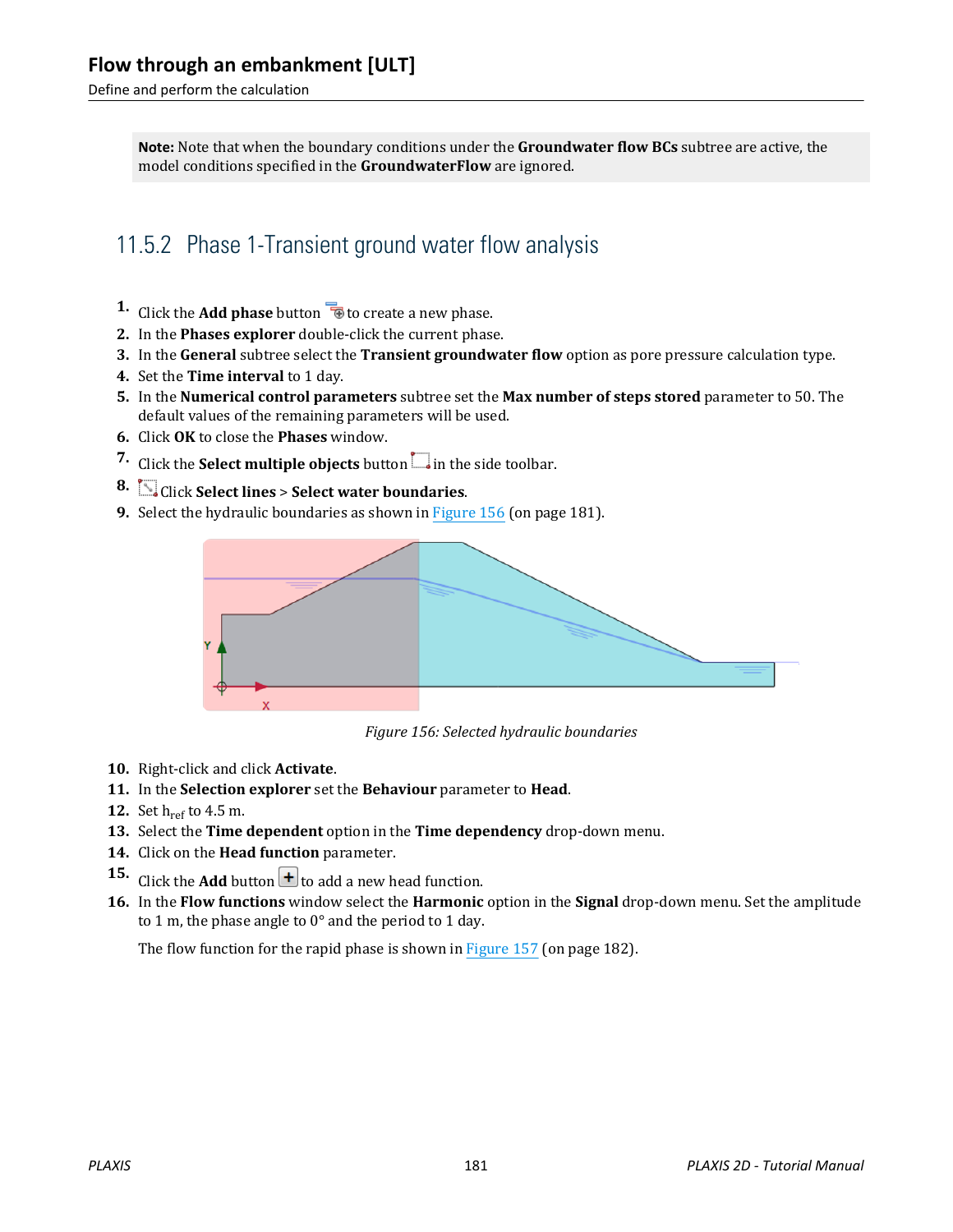<span id="page-6-0"></span>Define and perform the calculation



*Figure 157: The flow function for the rapid case*

**17.** Click **OK** to close the **Flow functions** window.

## 11.5.3 Phase 2-Long term groundwater flow analysis

- **1.** Click the **Add phase** button **to** to create a new phase.
- **2.** In the **Phases explorer** double-click the current phase.
- **3.** In the **General** subtree select the **Initial phase** in the **Start from phase** drop-down menu.
- **4.** Select the **Transient groundwater flow** option as **Pore pressure calculation type**.
- **5.** Set the **Time interval** to 10.0 day.
- **6.** In the **Numerical control parameters** subtree set the **Max number of steps stored** parameter to 50. The default values of the remaining parameters will be used.
- **7.** Click **OK** to close the **Phases** window.
- **8.** Make sure that the same boundaries are selected as in Phase 1.
- **9.** In the **Selection explorer** click on the **Head function** parameter.
- **10.** Click the **Add** button  $\mathbf{t}$  to add a new head function.
- **11.** In the **Flow functions** window select the **Harmonic** option in the **Signal** drop-down menu. Set the amplitude to 1 m, the phase angle to  $0^{\circ}$  and the period to 10 day as shown in [Figure 158](#page-7-0) (on page 183).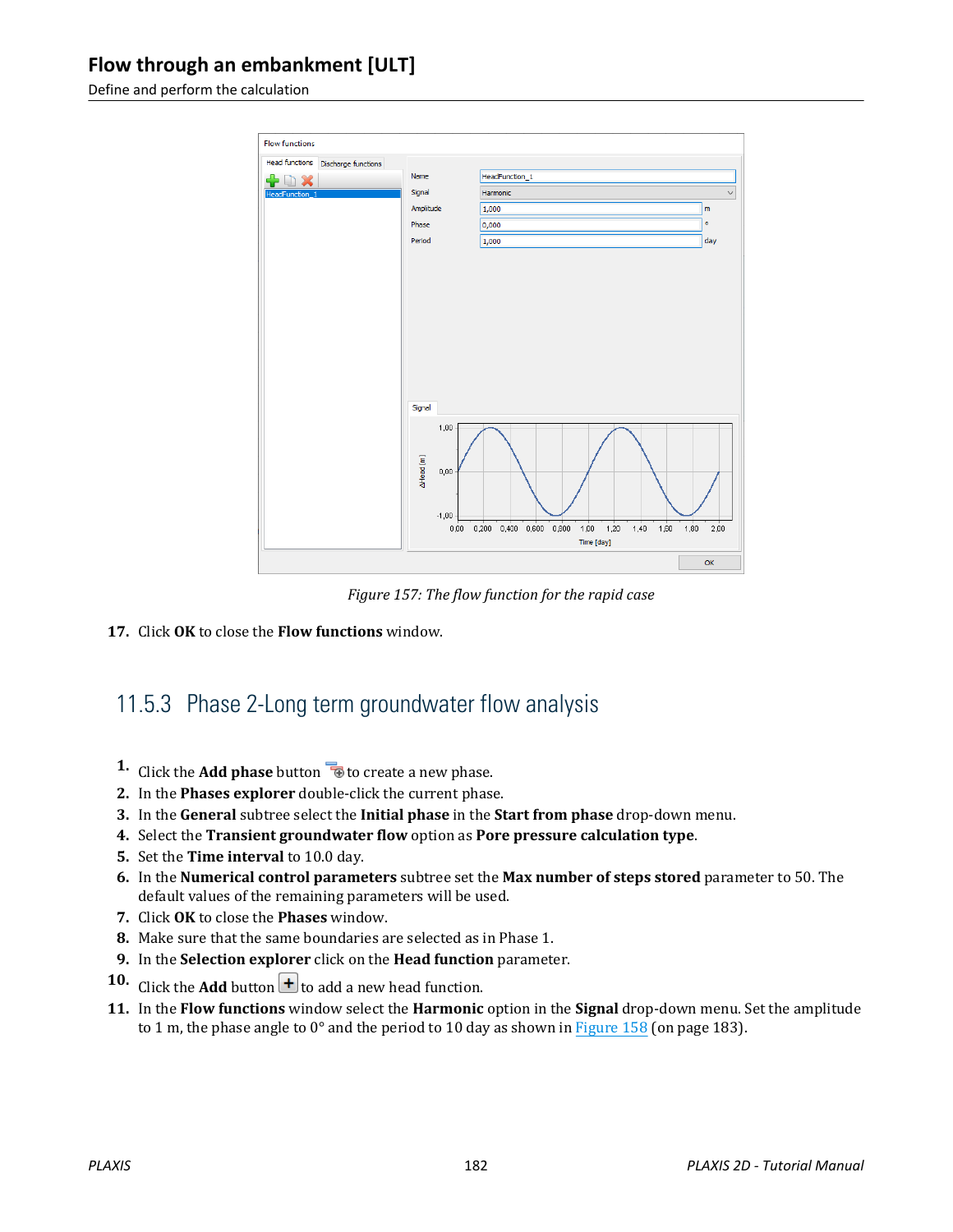<span id="page-7-0"></span>Results



*Figure 158: The flow function for the slow case*

**12.** Click **OK** to close the **Flow functions** window.

## 11.5.4 Execute the calculation

To select points to be considered in curves:

- **1.** In the **Staged construction** mode click the **Select point for curves** button  $\blacktriangledown$  in the side toolbar. The **Connectivity plot** is displayed in the Output program.
- **2.** In the **Select points** window select nodes located nearest to (0 3) and (8 2.5) to be considered in curves.
- **3.** Click **Update** to close the output program.
- **4.** Click the **Calculate** button  $\begin{bmatrix} \mathbf{f} \cdot \mathbf{v} \\ \mathbf{v} \end{bmatrix}$  to calculate the project.
- **5.** Save the project after the calculation has finished.

# 11.6 Results

In the Output program the **Create animation** tool can be used to animate the results displayed in the Output program. To create the animation follow these steps: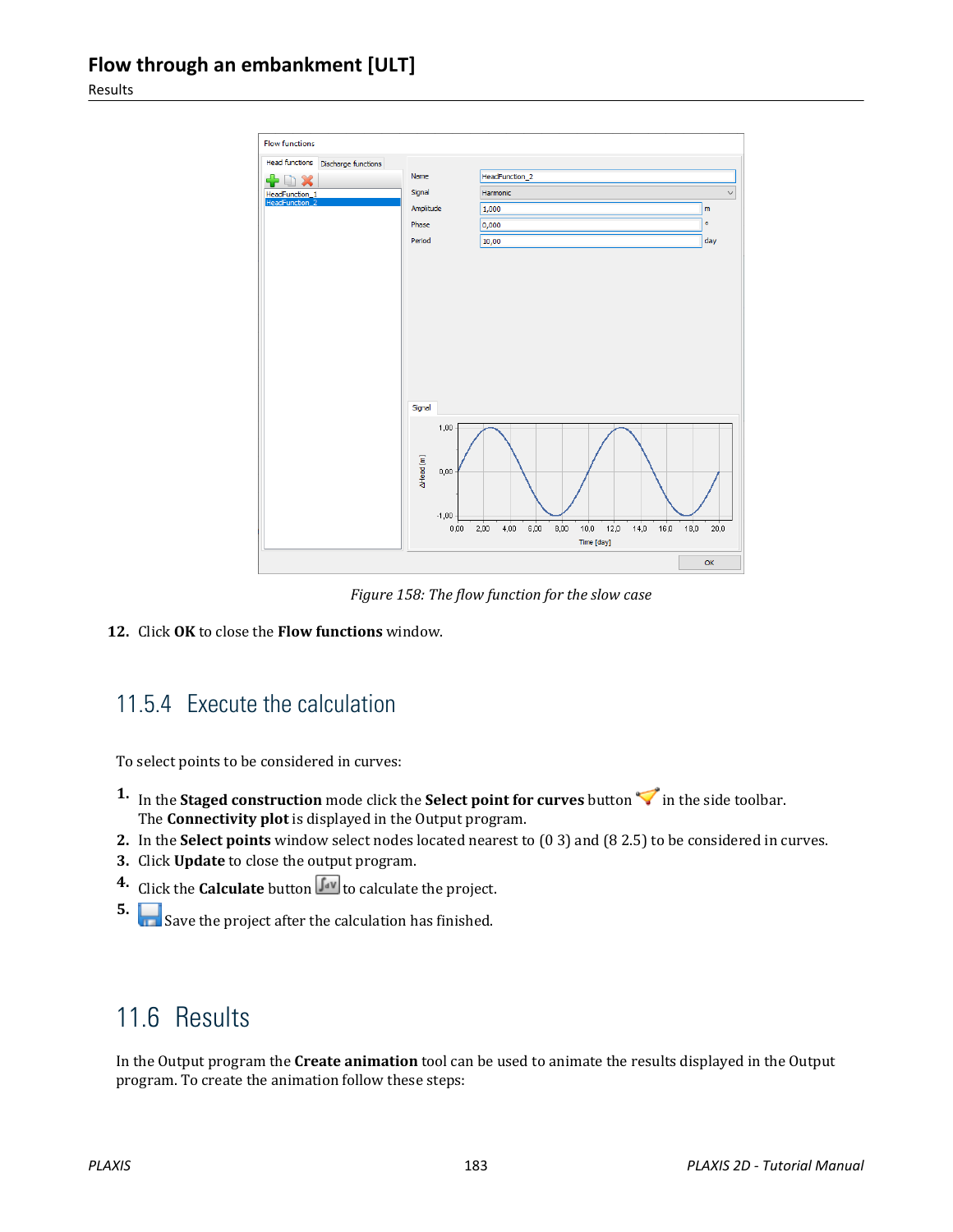- **1.** Click the menu **Stresses** > **Pore pressures** > **Groundwater head**.
- **2.** Select the menu **File** > **Create animation**. The corresponding window pops up.
- **3.** Define the name of the animation file and the location where it will be stored. By default the program names it according to the project and stores it in the project folder. In the same way animations can be created to compare the development of pore pressures or flow field.
- **4.** Deselect the Initial phase and Phase 2, such that only Phase 1 is included in the animations and rename the animation accordingly. The **Create animation** window is shown in Figure 159 (on page 184):

| Animation                                             |                                                               |                   |                                |                        |                                            |                    |           |
|-------------------------------------------------------|---------------------------------------------------------------|-------------------|--------------------------------|------------------------|--------------------------------------------|--------------------|-----------|
| Name                                                  | is\AppData\Local\Temp\Plaxis_qam\Temp_folders\New project.avi |                   |                                |                        |                                            |                    |           |
|                                                       | <b>▽ Show animation</b>                                       |                   |                                |                        |                                            |                    |           |
| Video Settings                                        |                                                               |                   |                                |                        |                                            |                    |           |
| Image width                                           | 793                                                           | pixels            | □Lock aspect ratio             |                        |                                            |                    |           |
| Image height                                          | 398                                                           | pixels            |                                |                        |                                            |                    |           |
| Animation speed                                       | 100                                                           |                   | frames per second              |                        |                                            |                    |           |
| Compressor                                            | Intel IYUV codec                                              |                   | $\checkmark$<br><b>Details</b> | About                  |                                            |                    |           |
| $\sqrt{\ }$ Show legend<br>Show title                 |                                                               |                   |                                |                        |                                            |                    |           |
| Show rulers                                           |                                                               |                   |                                |                        |                                            |                    |           |
|                                                       | Phase                                                         | Phase no.         | Starts from                    | Calculation type       | Load input                                 | First step         | Last step |
| $\overline{+}$<br>H                                   | Initial phase [InitialPhase]                                  | 0                 | N/A                            | Flow only              | N/A                                        | o                  | 0         |
| $\checkmark$<br>$\overline{+}$<br>П<br>$\overline{+}$ | Phase_1 [Phase_1]<br>Phase_2 [Phase_2]                        | $\mathbf{1}$<br>2 | 0<br>0                         | Flow only<br>Flow only | Staged construction<br>Staged construction | $\mathbf{1}$<br>25 | 24<br>69  |

*Figure 159: Create animation window*

To view the results in a cross section:

**1.** Click the **Cross section** button in the side toolbar.

The **Cross section points** window pops up and the start and the end points of the cross section can be defined.

Draw a cross section through the points (2.0 3.0) and (20.0 1.0). The results in the cross section are displayed in a new window.

- **2.** In the **Cross section** view select the menu **Stresses** > **Pore pressures** > **p active**.
- **3.** Click the **Tools** menu and select the **Cross section curves** option **A**. After the curves window pops up, select the menu **Selection style** > **Individual steps**.
- **4.** Select Phase 1. The variation of the results in the cross section is displayed in a new window as shown in [Figure 160](#page-9-0) (on page 185).